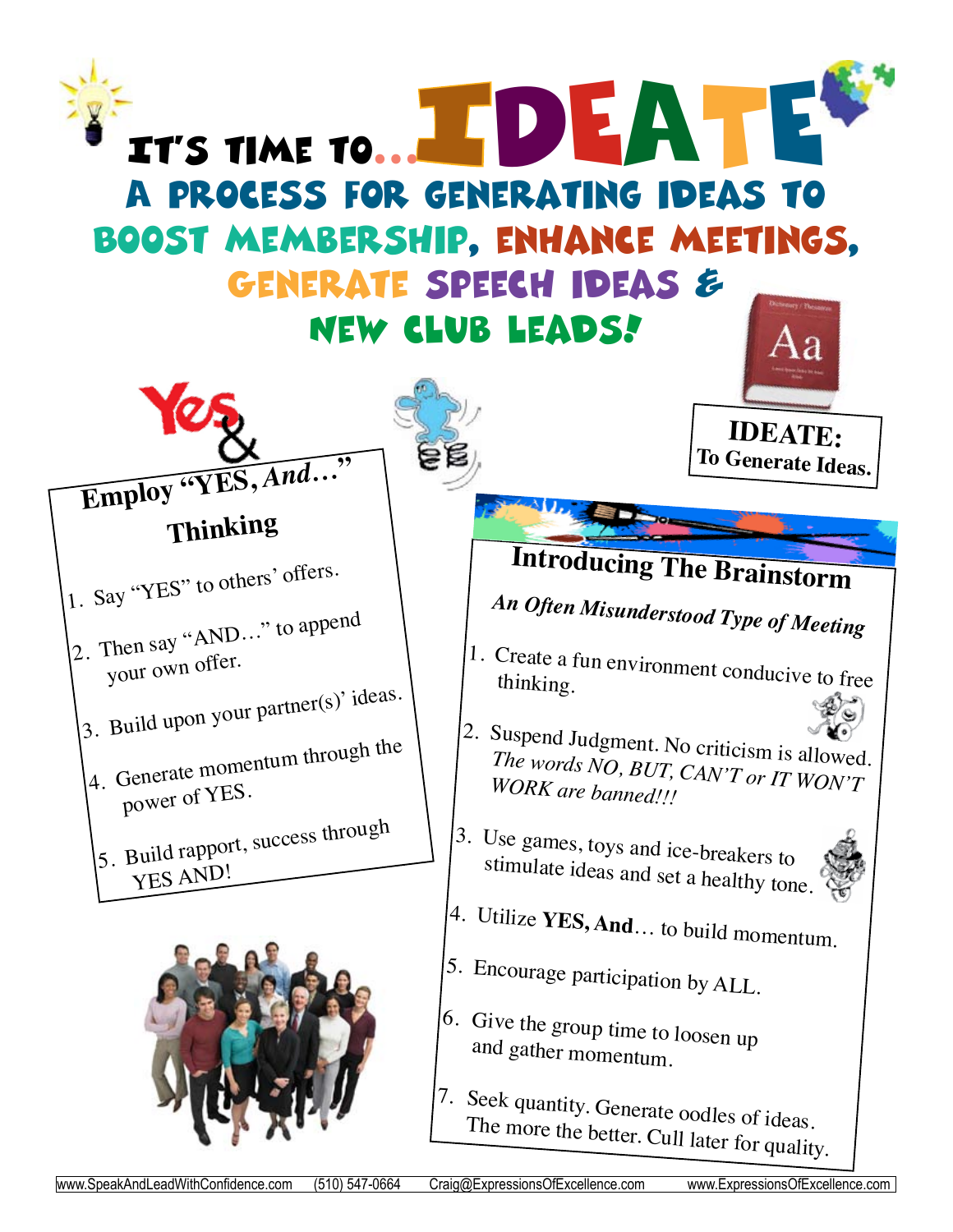# **What if?**



# **15+ Ideas for SPEECH TOPICS**

- 1. The hardest household tasks
- 2. Vacations
- 3. Manhole covers
- 4. Women's' purses
- 5. How did that cat get
- 6. Positive relationship between pets & humans
- 7. Job interview gone wrong
- 8. How rituals bind people together
- 9. My 90 year old aunt's still driving
- 10. How to get a date
- 11. The time I got lost in the Munich airport
- 12. Why should we be talkative?
- 13. Musicals
	- *For Craig's 101 Speech topics click here: www.expressionsofexcellence.com/ Toastmasters/110SpeechTopics.pdf*

15. Testimonials 16. Airplane

17. Recruit from other clubs 18. Magnetic Car Signs 19. Farmer's Markets 20. Provide Incentives

21. 30-second Super Bowl Ads



# **21 Ideas for ADDING MORE MEMBERS**



- 1. Outside speaking
- 2. Youth leadership
- 3. Recruit around meeting area
- 4. Open house
- 5. Invite friends
- 6. Meetup.com advertisements
- 7. Wear TM nose ring
- 

- 8. Posting video on YouTube
- 9. TM Tattoo
- 10. Speechcraft
- 11. Bring in keynote speakers
- 12. Hair Salon
- Leave 13. *Toastmaster* Magazines
- 14. Bulletin Boards





*Lisa Safran (r) teaches Yes, and… Team Brainstorming Ideas flow! Presenter Craig Harrison with  [ImprovConsultant](http://www.improvconsultants.com)s.com founder Lisa Safran* 

## **10 Ideas for CONCEPTS/PLACES TO FORM NEW CLUBS**

- 1. Senior Center
- 2. Job Seeker's Club
- 3. Theatres
- 4. Airplanes
- 5. Mobile Home Parks 6. Single Parks
- 7. Casinos
- 8. BNI Clubs

9. City Halls 10. Colleges 11. Parole Officers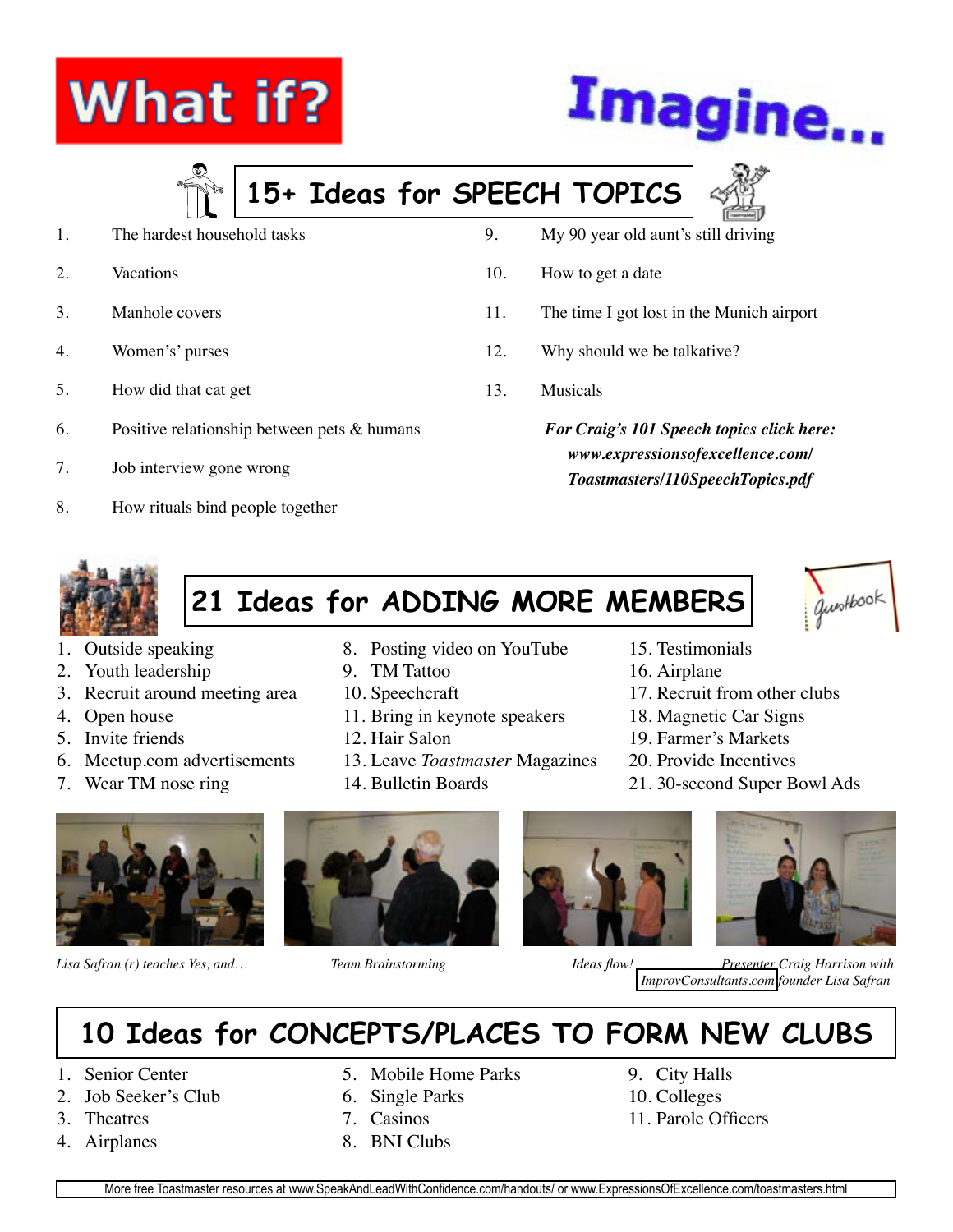

# **150 Ideas for MEETING THEMES**

84. Hygiene 85. Music 86. Cartoons 87. Handwriting 88. Clothing 89. Halloween

90. Space Exploration 91. Hold The Memory



 $126.Car$ 127. Fashion 128.Hobbies

- 1. Bastille Day (France)
- 2. Circus
- 3. Murphy's Law
- 4. Holiday's
- 5. Overcoming fears
- 6. New Year's resolution
- 7. Fiscal cliff
- 8. Birds
- 9. Food
- 10 Travel
- 11. Parenting
- 12. Hobbies
- 13. Halloween
- 14. Pets
- 15. Fishing
- 16. Teaching
- 17. St. Patricks Day
- 18. Sports
- 19. Vacation
- 20. In The News
- 21. Social Media
- 22. Health
- 23. Culture
- 24. Independence Day
- 25. Foreign Policy
- 26. Education
- 27. Education
- 28. Excellence
- 29. Powerball
- 30. Party
- 31. Nature
- 32. Global Warming
- 33. War
- 34. Home Improvement
- 35. Cooking
- 36. Comedy
- 37. Gardening
- 38. TV Drama
- 39. Music
- 40. Gut Feelings
- 41. Automobiles
- 42. Racing
- 43. Winning
- 44. Sailing
- 45. Science
- 46. Life-changing events
- 47. Occupations
- 48. Volunteering
- 49. Leadership
- 50. Finance
- 51. Politics
- 52. Economics
- 53. World Leadership
- 54. Space Travel
- 55. Ergonomics
- 56. Physical Fitness
- 57. Things you are not talk about
- 58. Murphy's Law
- 59. Birthday
- 60. Pizza Party
- 61. Holiday
- 62. Under The Sea
- 63. Superstitions
- 64. Hat Theme
- 65. Rain Puddle
- 66. Pets
- 67. Sports
- 68. Cooking
- 69. Natural Disaster
- 70. Costumes
- 71. Weather
- 72. Emotions Trips
- 73. National Parks
- 74. Fears
- 75. Favourite Movies
- 76. Motorcycles/Cares
- 77. Transportations
- 78. Outer Space
- 79. Hair
- 80. Children's Books
- 81. Leadership
- 82. Baby Pictures
- 83. Jobs Pits & Cracks

92. National Holiday 93 Music 94. Aids 95 1980 96. Climate Change 97. Election 98 Food 99. Government 100. Books 101.Wine Tasting 102.Weather Sun/Moon 103.Fireworks 104.Work Place 105.Software App. 106.Seasons 107. Pets 108.Affair To Remember 109.Favourite Toys 110.Religion 111. Movies 112.Games 113.Nice Things 114. Walks 115.Adventure 116.President 117.Share Things 118. Travel 119.Technology Changes 120.Quick Writing 121.Sports 122.Hair Cut 123.Self reliance 124.Entertainers



125. Peace

129. State Propositions 130.Job Interview 131.Lessons Learned 132. Permanent Marker 133. Spring Holidays 134.Travelling 135 Rain 136.Living Abroad 137.Learn new Language 138. Pets 139.Train Rides 140.Location 141.Write a book 142. New Technologies 143. Art History 144. Housing 145.Cycling 146. Days Off 147. Family Traditions 148.Work Out 149. Fashion 150. Music 151.Time 80's 152. Awful Bosses 153.. Reality TV 154. Desperate Move 155.Lottery Winning 156. Great Speaker 157. Imp. Life'a moments 158.Collectibles 159. Social Media 160. Financial planning 161. Fun Times 162. Programming 163. Flirting 164. High School 165.Economy 166. Pres/ Assassination



167. Sport

Download this PDF file at http:// speakandleadwithconfidence.com/ handouts/

### *Thank you to session host Kevin Porter for transcribing our brainstorms!*

How About...

- -
	-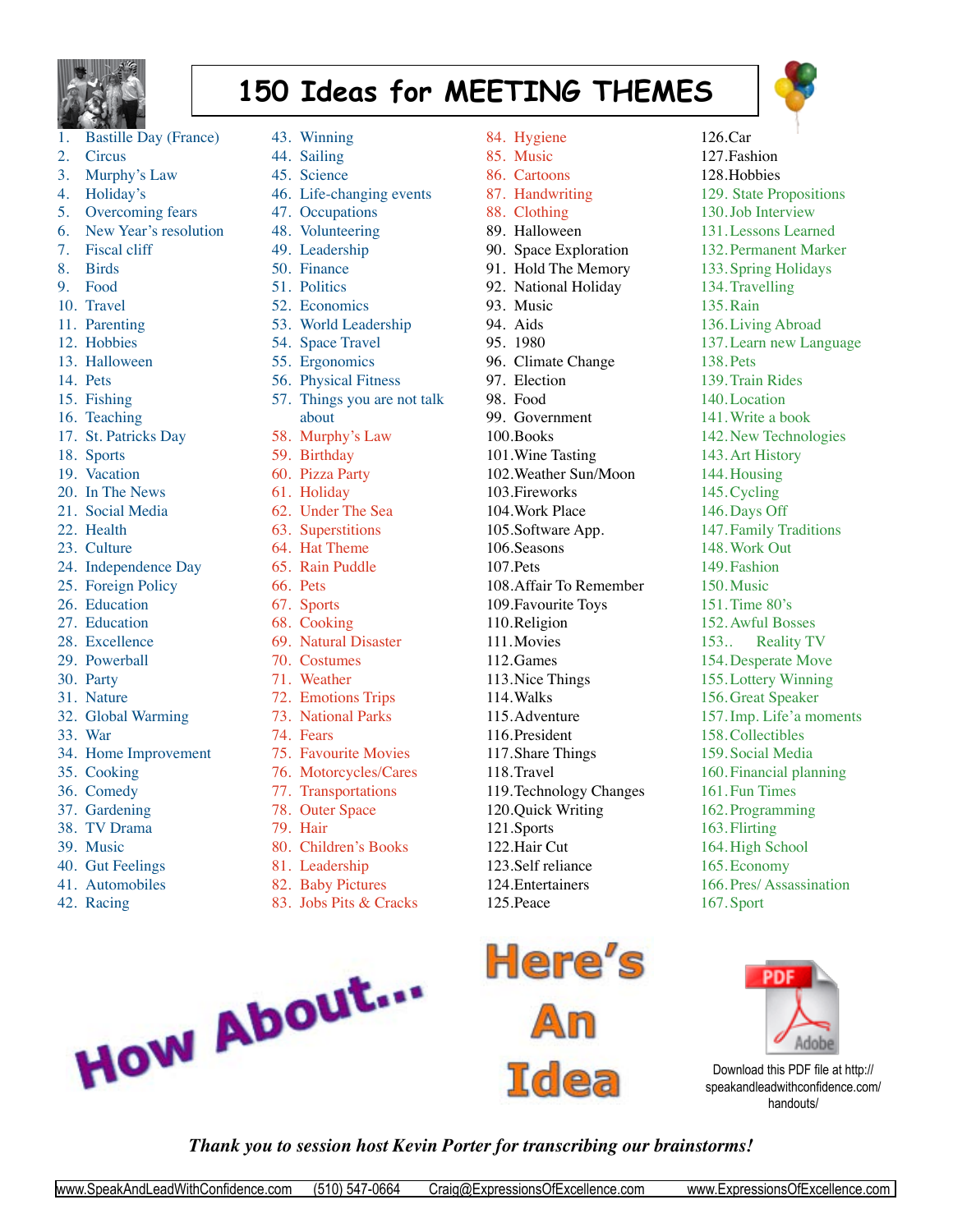*teamwork* 

# **IT'S TIME FOR PLAN "B"** BRAINSTORMING Playing the Brain Game for Gain

Our workgroup was in the middle of a spirited brainstorming session  $-$  a free form session where creativity is encouraged, judgment is suspended, and the best ideas often come after ten or more minutes. The ideas were flying fast and furious, as they should, when the group gets momentum. The energy was intoxicating. And, in a fit of inspiration, one employee suggested, "Why don't we reverse the order of the deliverables!?"

While nine other people energetically accepted this offer as worthy of inclusion on their flip chart of ideas, their manager scowled "That will never work!"

Thus ended a productive brainstorming session. Sadly, the manager was unclear on the concept at play. She replaced a brainstorm with a brain fart and stunk up the entire process.

#### A Different Kind of Collaboration

Brainstorming is a special type of meeting, with its own ground rules, tempo and ethos. It's also an invaluable tool for idea generation, problem solving, innovation, teambuilding and creativity. Whether you are tasked with creating new sales contests, new strategic initiatives or simply trying to break the doldrums of your day-to-day routines, brainstorming carries the day.

#### **Rules That Rock!**

By definition, brainstorming is unlike your typical meetings. Its unbounded by traditional rules where pre-determined people speak on pre-determined subjects for prescribed times. Like a jam session of Jazz musicians, all you need to do is begin recording and let the sounds begin. Remember, the key is to record it all. Later you can go back and edit out that which might not be considered beautiful music.

In Brainstorming sessions everyone is equal, all ideas are worthy of consideration, all judgment is suspended and a person's rank or status is irrelevant. The by Craig Harrison



goal is to fill the air with ideas, depart from conventional thinking, and allow the smorgasbord of strategies, ideas, inspirations and epiphanies to cross-pollinate each other. Think of brainstorming meetings as magnificent melting pots, a veritable giant stew bowl where bouillabaisse bubbles and bursts, unleashing new, exciting and innovative initiatives. Consider a skilled facilitator for best results, though this isn't a requirement.

#### **The B-List: Preparing For Your Meeting**

The following recommendations will insure a successful session, whether it's a stand-alone brainstorm or part of a larger meeting or event:

Adorn your environment with art, toys, games, crayons, colored markers or other stimuli to get the juices flowing and invite fun, free thinking and playfulness.

Consider special written invitations in advance to set the tone, expectations and goals for the session.

Create a mental and/or physical ice breaker to loosen everyone up. Consider lava lamps, beanbag chairs and even bubble-gum and bubble makers to loosen everyone up.

E Encourage participation by all. Language is key. Use sentences such as "What if we...?", "How about...", "Let's try...", or "Suppose we..."

Check your skepticism, negativity and ego at the door. It's not about who's ideas are embraced. All ideas should be received, for the benefit of the group your mission.

Employ the "Yes, AND..." approach instead of a "Yes, BUT..." stance in response to others' ideas.

Remind people to suspend judgement throughout the session.

Assign a scribe or tape record the meeting.

Allow enough time for people to loosen up. Often the best ideas occur once the group has gotten over any self-consciousness and gathered momentum.

■ Have fun!

Remember, like mastermind groups, brainstorming sessions rely on the reality that when multiple brainpower is applied the results are greater than the sum of their parts. You will generate great results from the blend of talent, experience, ideas and perspectives that naturally result from giving everyone equal footing and freeing them of the usual restrictions of time, structure and rules.

By the way, what if  $\therefore$  ?

San Francisco Bay Area-based Professional speaker Craig Harrison founded Expressions of Excellence!™ to provide sales and service solutions through speaking. For infor-

mation on keynotes, training, coaching, curriculum for licensing and more,

visit www.ExpressionsOf-Excellence.com or E-mail Craig@ExpressionsOfExcellence.com for inquiries.